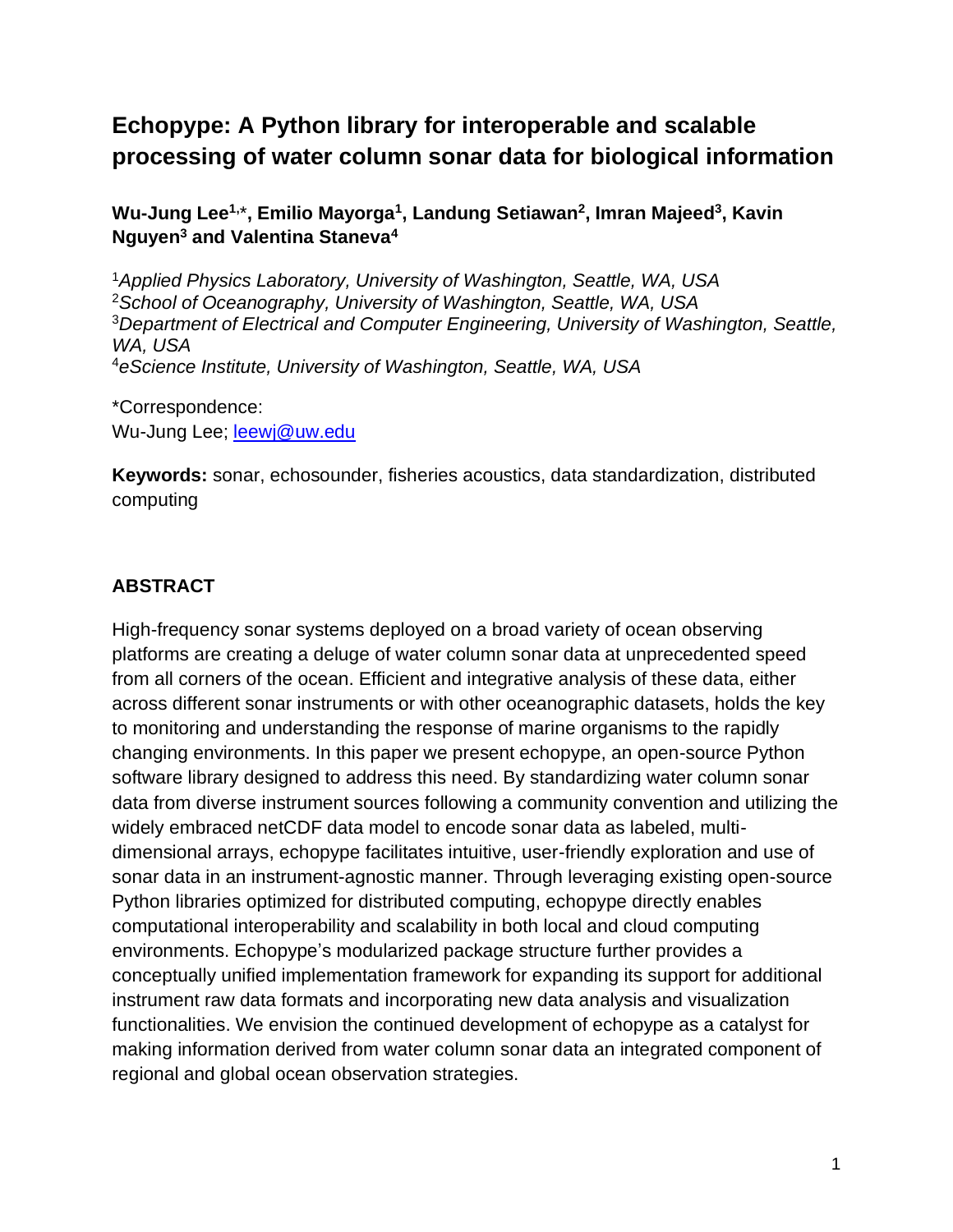#### **1 INTRODUCTION**

Active sonar systems are the workhorse for observing physical, biological, and geophysical features associated with the ocean due to their unique ability to collect data continuously at a wide range of resolution in time and space (Medwin and Clay, 1998). For measuring biological scatterers such as fish and zooplankton in the water column, decades of research since the 1970s have culminated in the stable use of scientific echosounder systems as a survey tool for fishery and marine ecological research (Stanton, 2012).

The recent successful integration of active sonar systems on a wide variety of ocean observation platforms (e.g., Chu et al., 2019; Moline et al., 2015; Suberg et al., 2014) and the broader availability of broadband echosounders and multibeam systems (e.g., Colbo et al., 2014; Demer et al., 2017) have created a deluge of ocean sonar data. From ships and moorings to autonomous surface and underwater vehicles, large volumes of data have been accumulating at an unprecedented speed from all corners of the ocean, including previously inaccessible remote regions and the deep sea. As an example, the volume of water column sonar data archived by the National Centers for Environmental Information (NCEI) in the U.S. (Wall et al., 2016) is 153.89 TB at the time of writing (September 2021) and has been growing at an average rate of  $\sim$ 15-20 TB per year since 2016. However, despite our dramatically expanded capability to collect data, much of these new datasets remain under-utilized or under-explored.

A root cause of this problem is the lack of interoperable and scalable data workflows, which are key to handling the rapidly increasing data volume and enabling integrative use of sonar data in multidisciplinary oceanographic research. Across the broad spectrum of sonar systems, the highly heterogeneous binary data files are tedious to "wrangle" together to deliver a coherent observational dataset (Fig. 1). Specifically, data storage formats differ significantly depending on the manufacturer, signals used (e.g., broadband vs narrowband), and primary observation targets (e.g., fish in the water column vs seafloor). The processing and analysis workflow (e.g., Fleischer et al., 2012) typically involves a multi-stage procedure that requires manipulating and transferring data across software systems with incongruent user expectations, such as those designed to be operated manually through a Graphical User Interface (GUI) and those designed to be accessed programmatically via an Application Programming Interface (API). In addition to issues with repeatability of the procedure and reproducibility of the results, the ingrained complexity has impeded efficient exploration of large datasets and increased cost associated with human resources and training. Furthermore, as the majority of commonly used software packages are closed-source or written in proprietary languages (Table 1), agile adjustments and rigorous verification of computational details remain challenging. While a number of opensource software packages were developed recently in the context of acoustics-based fisheries surveys (Ladroit et al., 2020; *open-ocean-sounding/echopy*, n.d.; Perrot et al., 2018; Wall et al., 2018), none are able to interface directly with scalable data storage formats or distributed computed resources that fully leverage the architecture of commercial computing cloud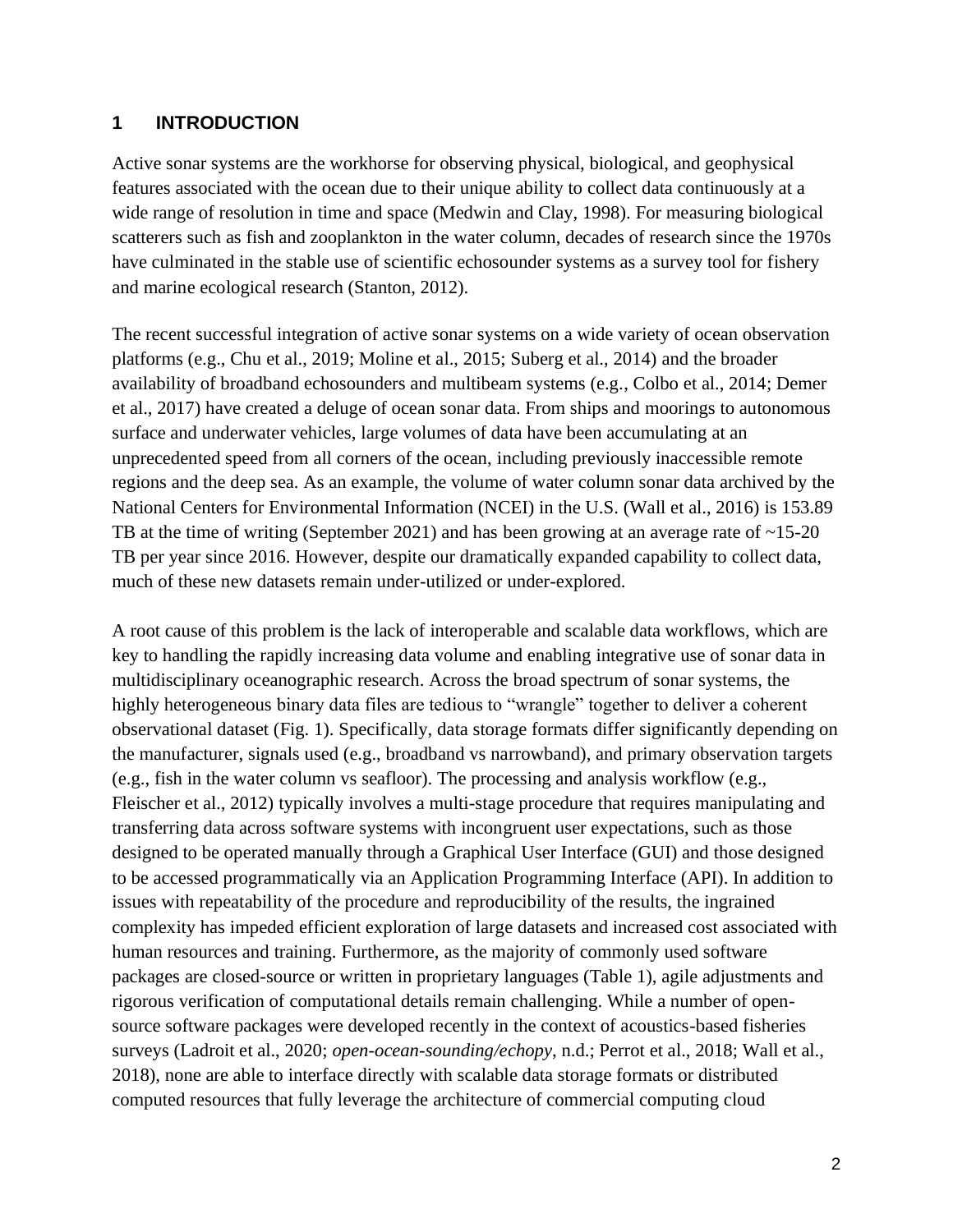platforms (see Vance et al., 2019); they also do not fully support community data conventions. These capabilities are crucial for broadening the use of sonar data beyond the immediate fisheries acoustics and ocean acoustics community.

In this paper we present echopype, an open-source Python software library that is designed to address these challenges by enabling interoperable and scalable processing of water column sonar data for biological information. In Sec. 2, we discuss the design philosophy of echopype, detail the advantages of our data standardization approach, and describe the package structure and current functionalities. In Sec. 3, we present two use case examples as cloud-hosted executable Jupyter Notebooks using publicly available data sources. In Sec. 4, we discuss the current adoption of echopype, its expansion flexibility, and the next stage of development goals. We conclude the paper by summarizing the contributions of echopype to the acoustics and the broader oceanography community, both as an open-source software tool and via the open forum it creates through a publicly hosted online code repository.



**Figure 1.** A side-by-side comparison of data characteristics before (A) and after (B) the dramatic enhancement of data collection capability. Blocks of different colors represent data collected by different instruments.

# **2 THE ECHOPYPE PACKAGE**

# **2.1 Design philosophy**

The goal of echopype is threefold: 1) to democratize the access and analysis of water column sonar data through implementation and computation based on a community-defined, standardized data convention; 2) to liberate scientists from the tedium of data wrangling by providing a platform-independent, uniform programmatic interface; and 3) to directly interface with the vastly scalable computing power of the cloud. To achieve this goal, we develop a workflow that focuses first on standardizing data to a widely supported data model and associated file formats. We then use the standardized data to build computation and visualization routines that leverage existing open-source Python libraries maintained by the broad scientific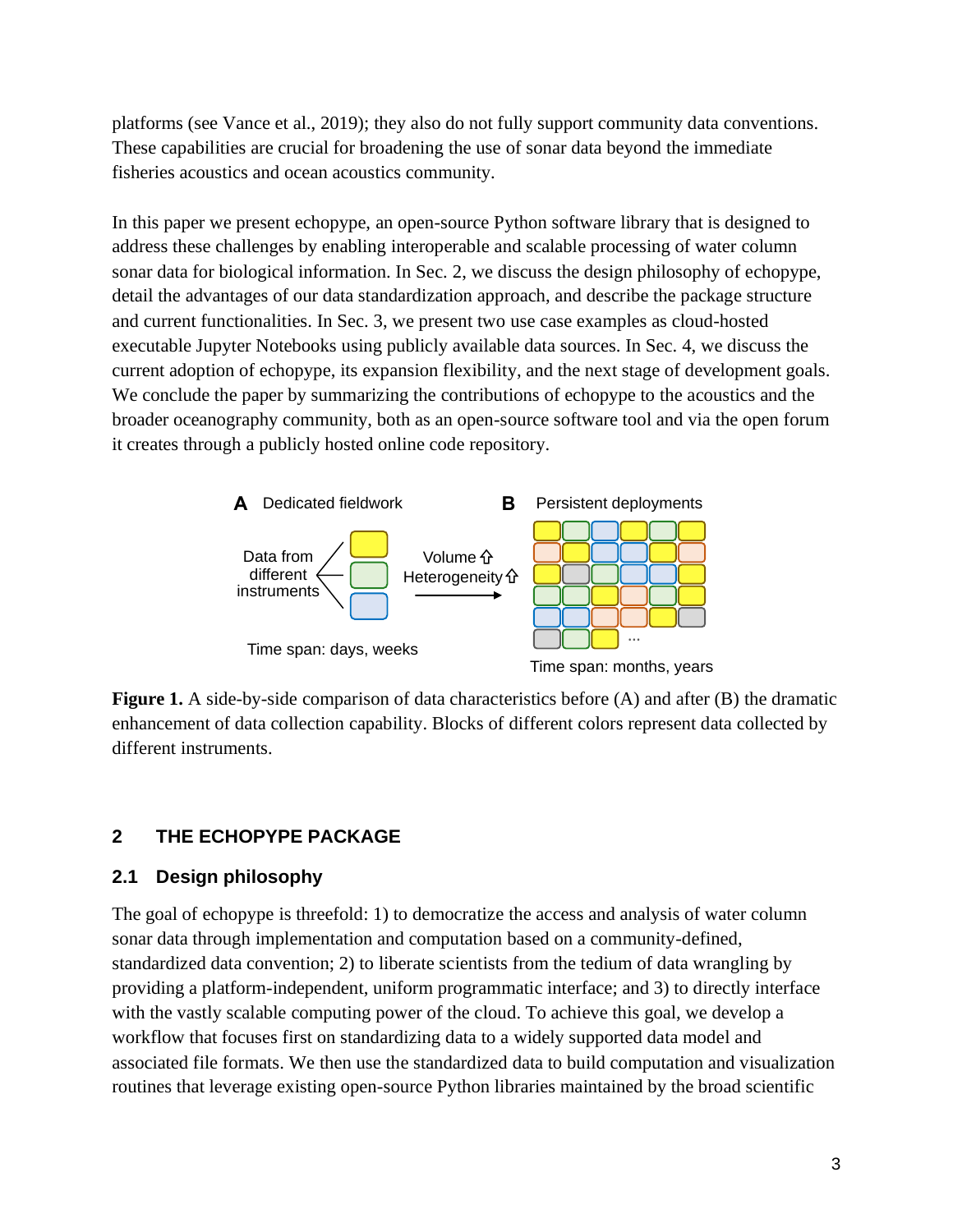computing community, especially those optimized for distributed computing. This design allows echopype to adapt flexibly to both local and cloud computing environments (see Sec. 2.2 for detail) and ensures its natural continuing evolution with state-of-the-art computing technologies.

Specifically, in echopype we choose to convert raw data from sonar instruments into labeled, multi-dimensional arrays following the Network Common Data Form (netCDF) data model (Rew and Davis, 1990; *Unidata | NetCDF*, n.d.). This data model widely supported in the marine and earth sciences communities automatically enables echopype's capability to perform out-ofcore computation on both local high-performance computing resources and the commercial cloud (Abernathey et al., 2018; Hoyer and Hamman, 2017). The self-describing and portable nature of this data model further promotes understanding and use of water column sonar data by the wider oceanography and geoscience community. To our knowledge, echopype is currently the only software package dedicated to water column sonar data processing that supports both reading from and writing to data files following the International Council for the Exploration of the Sea (ICES) SONAR-netCDF4 convention (Macaulay and Peña, 2018) and directly interfaces with data access, storage and computation on the cloud (Table 1).

|                                     | Software package                          |                         |                         |                          |                       |
|-------------------------------------|-------------------------------------------|-------------------------|-------------------------|--------------------------|-----------------------|
|                                     | Echopype                                  | <b>EchoView</b>         | <b>LSSS</b>             | ESP <sub>3</sub>         | Echolab/<br>PyEcholab |
| Language                            | Python                                    | C++                     | Java                    | Matlab<br>(proprietary)  | Matlab/<br>Python     |
| License                             | Open source<br>(Apache 2.0)               | Proprietary             | Proprietary             | Open source<br>(MIT)     | Open source<br>(MIT)  |
| <b>Operating system</b>             | Cross-platform                            | <b>Windows</b>          | Windows,<br>Linux       | Cross-platform           | Cross-platform        |
| <b>Primary user</b><br>interface    | Programmatic<br>API                       | GUI                     | GUI                     | <b>GUI</b>               | Programmatic<br>API   |
| <b>Supported file</b><br>types      | Simrad .raw<br>AZFP .01A<br>Nortek .ad2cp | Simrad raw<br>AZFP .01A | Simrad .raw             | Simrad .raw<br>AZFP .01A | Simrad .raw           |
| <b>SONAR-netCDF4</b><br>support     | Read/Write                                | No                      | Read                    | No                       | <b>No</b>             |
| <b>Cloud-native data</b><br>storage | Yes                                       | <b>No</b>               | No                      | No                       | <b>No</b>             |
| Out-of-core<br>computation          | Yes                                       | Unclear                 | Yes (memory<br>mapping) | Yes (memory<br>mapping)  | <b>No</b>             |

**Table 1.** Comparison of echopype with other popular software packages for processing water column sonar data.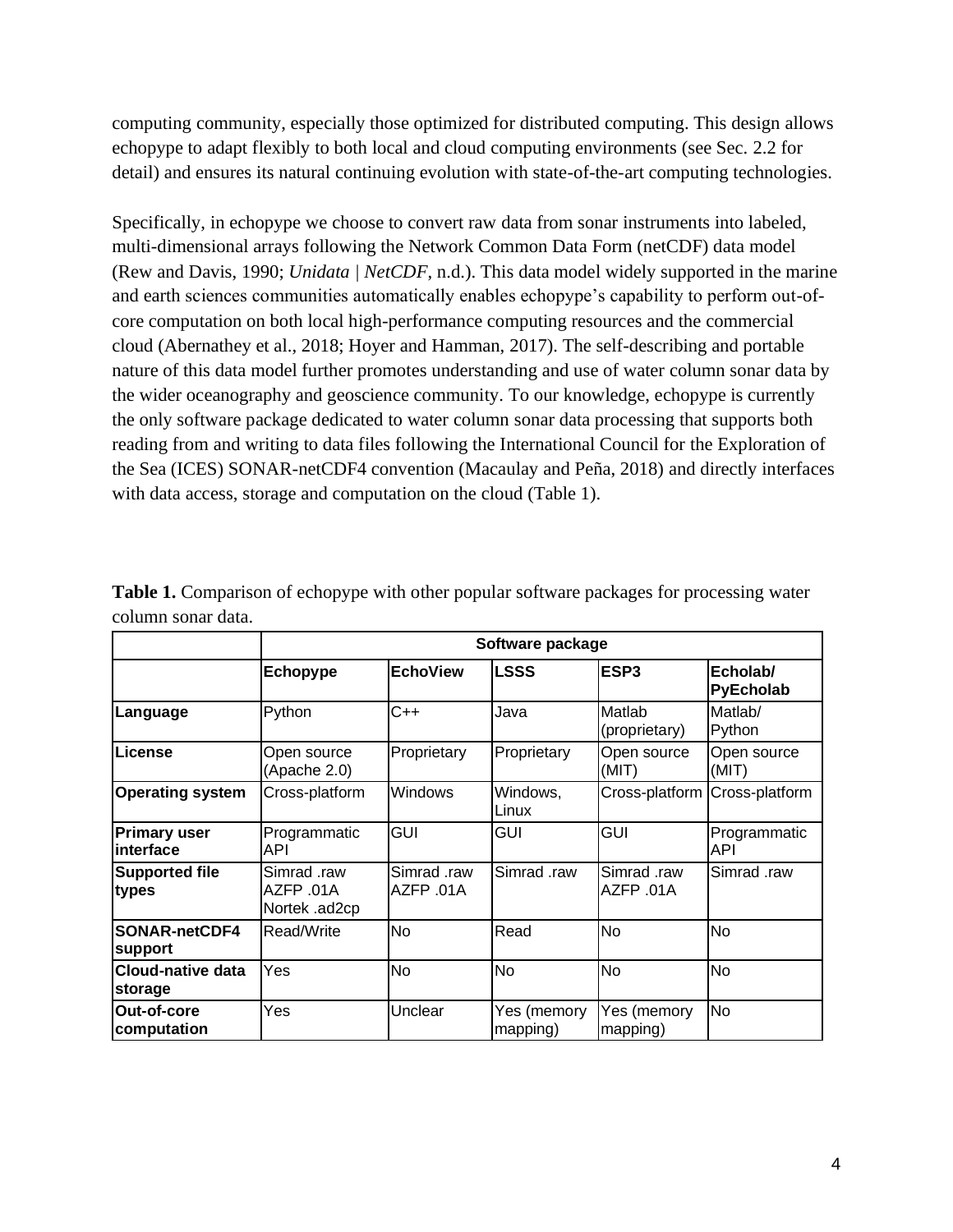

**Figure 2.** The echopype workflow. Echopype generates standardized data represented in a netCDF data model by converting raw data collected by the sonar systems and incorporating metadata and other ancillary data following the SONAR-netCDF4 convention. The ancillary data include environmental parameters and platform position (e.g., GPS) and movements (e.g., roll, pitch, heave). Once the standardized data are calibrated into physical quantities (e.g., Sv), the data are represented as generic xarray datasets and can be freely manipulated by the users.

# **2.2 Standardized data for interoperability and scalability**

# **2.2.1 Data standardization**

Echopype enables data interoperability across different sonar instruments and between the sonar data and other oceanographic datasets through the data standardization step at the first stage of its workflow (Fig. 2). This involves parsing raw instrument files, organizing and converting the data to conform with the ICES SONAR-netCDF4 v1.0 convention (Macaulay and Peña, 2018). SONAR-netCDF4 is a convention for the storage and exchange of fisheries sonar data and associated metadata, focused initially  $(v1.0)$  on raw backscatter and ancillary data from shipmounted, omni-directional sonars. It leverages the open netCDF data model and associated Climate and Forecast (CF) conventions (*CF Conventions*; Hassell et al., 2017), including their standardized structures for multi-dimensional data, data and dataset attributes, and the organization of related data and metadata into logical groups introduced in netCDF4. The "netCDF-CF" data model, file format, and conventions have been widely embraced by the physical and biogeochemical ocean communities over the last two decades (Snowden et al., 2019; Tanhua et al., 2019). Data encoded in a SONAR-netCDF4 dataset or file represent one sonar instrument on one platform, potentially encompassing an entire survey or deployment. The data are organized into seven groups, with components defined as mandatory, recommended or optional.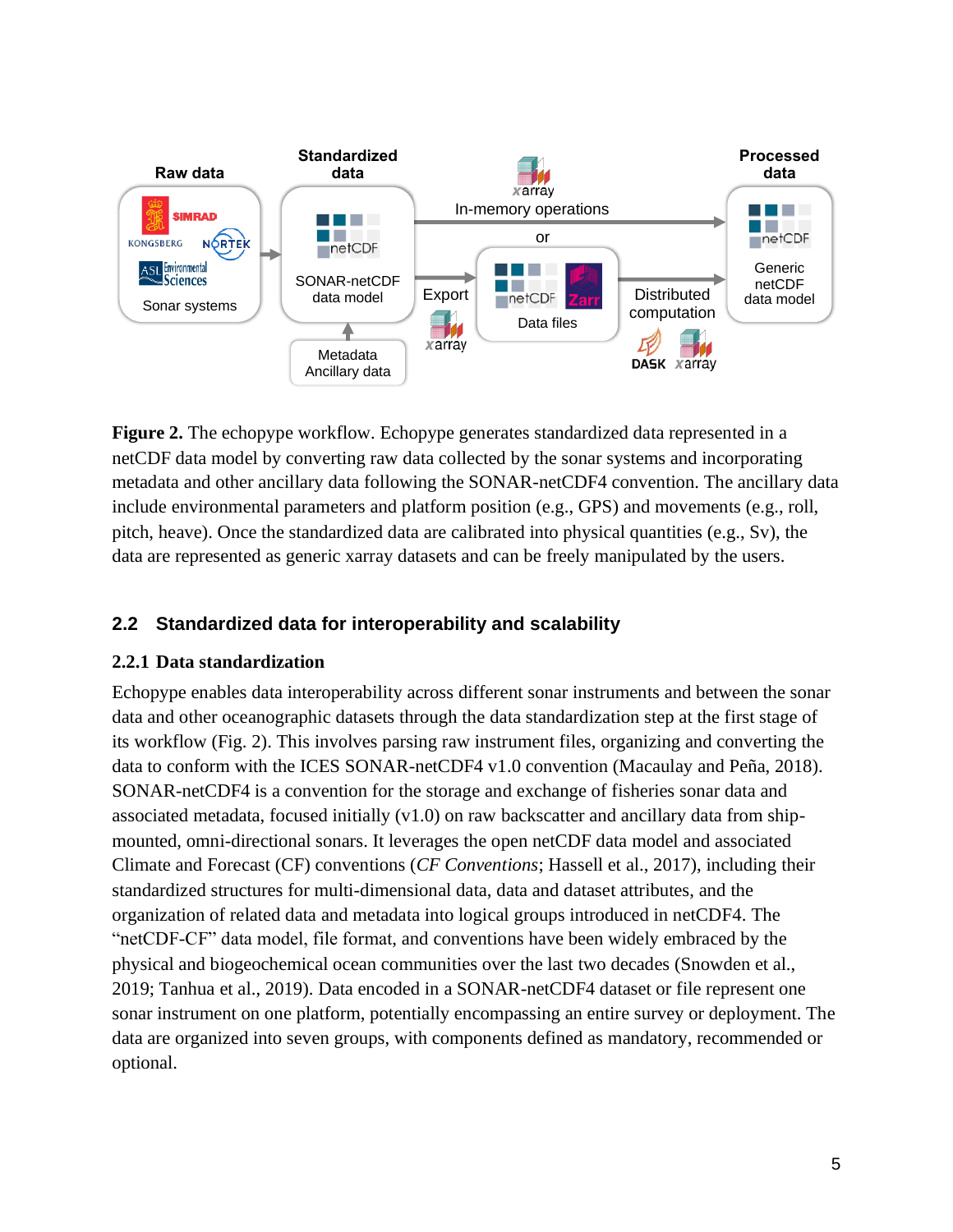For converted data, echopype implements a modification of the SONAR-netCDF4 data model that optimizes data access and filtering ("slicing") efficiency and usability at the expense of potentially increased file storage (Fig. 3). For each sonar beam, the convention defines data variables such as backscatter r based on a one-dimensional ragged array structure that uses a custom variable-length vector data type (sample\_t) and ping\_time as its coordinate dimension; each frequency channel is stored in a separate netCDF4 group (Beam group1, Beam group2, ...). Echopype restructures this multi-group ragged array representation into a single-group, 3-dimensional representation by introducing two new coordinate dimensions in the Beam group, range bin and frequency. Values from each frequency channel, stored in separate beam groups in the convention, are mapped along the new frequency dimension, while values from each ping time found in a sample  $\pm$  vector in the convention are mapped along the new range bin dimension. The uneven number of samples along range is addressed by padding with null values for frequencies with fewer bins. This data storage variant can be losslessly transformed into the contiguous ragged-array form defined in the convention and is equivalent to the CF convention's "incomplete multi-dimensional array" feature type (Hassell et al., 2017). Echopype follows the convention specification that represents different sonar beams via a coordinate dimension (beam). Currently this dimension is implicit for single-beam and split-beam instruments such as Kongsberg Simrad EK60 and is named quadrant for the broadband Kongsberg Simrad EK80; this inconsistency will be addressed in an upcoming release.



**Figure 3.** Representation of multi-dimensional sonar backscatter data, for a single beam. (A) The SONAR-netCDF4 convention defines a 1-dimensional contiguous ragged array structure with different frequency channels in different groups, ping time as the dimension (different colors) and along-range values encoded using the custom sample t variable-length vector data type. (B) Echopype uses the incomplete multidimensional array representation with three dimensions, where frequency channels are mapped along the frequency dimension, along-range values are mapped along the range\_bin dimension and padded with null values (gray). See *NetCDF Climate and Forecast (CF) Metadata Conventions. Sec. 9.3* (n.d.) for a discussion on CF array representations.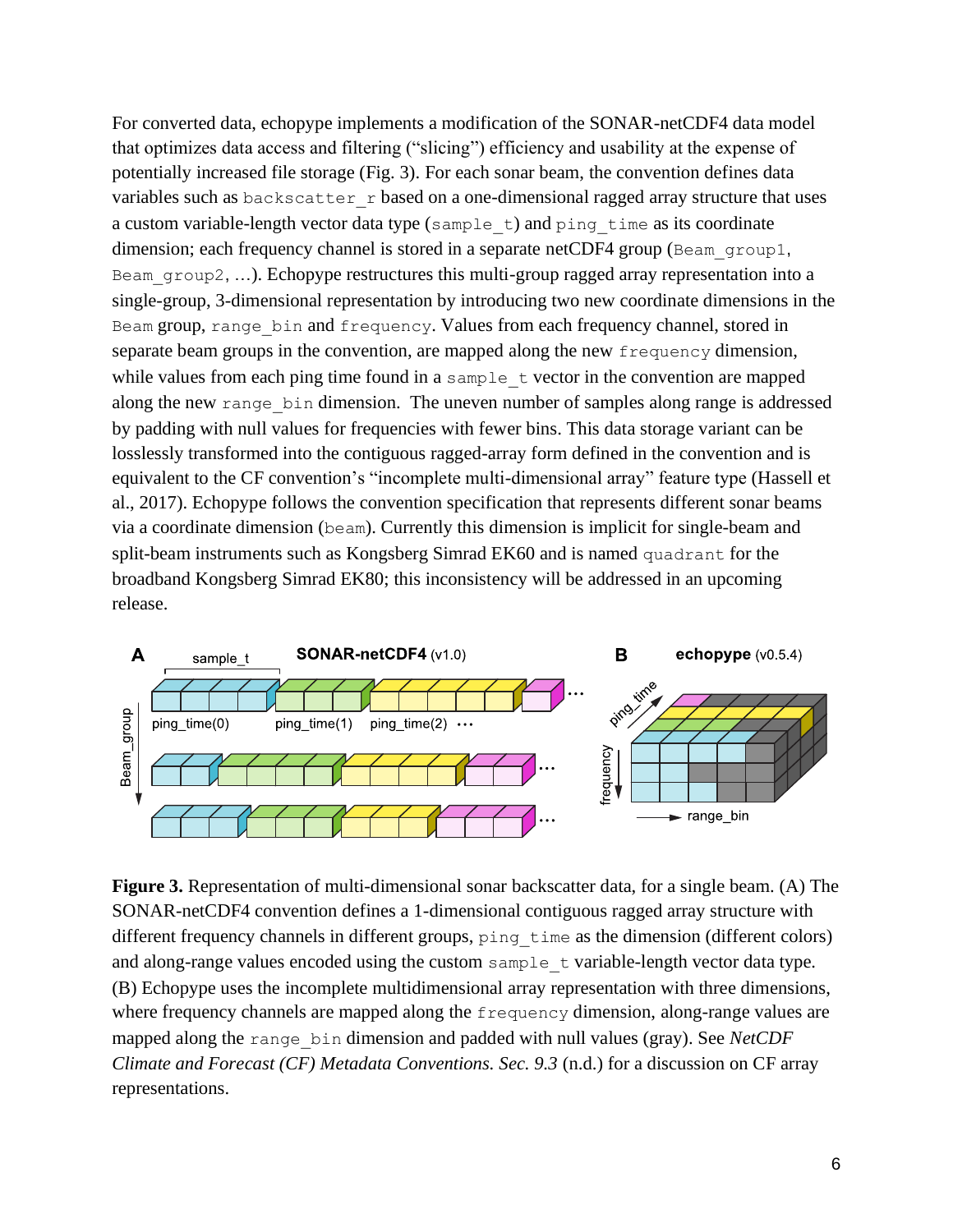Conversion of raw files to this SONAR-netCDF4 v1.0 variant has been implemented in echopype for several echosounder and ADCP models (see Sec. 2.3). As the convention is only on its first published version and its initial design was guided by a particular type of system (shipmounted, omni-directional sonar), the ease of implementation has varied substantially across models. These implementations are currently undergoing a review to improve consistency, systematically verify convention adherence, and incorporate enhancements that may be proposed for future convention updates. For more processed data such as volume backscattering strength  $(Sv, unit: dB re 1 m<sup>-1</sup>)$  resulting from system calibration, echopype currently relies on netCDF data model representations with sparser metadata and ancillary data content compared to SONAR-netCDF4. While a well described implementation of such processed data exists (Kunnath et al., 2018), no corresponding ICES community convention has been published yet.

For both raw and processed data, echopype leverages the netCDF data model as implemented in the widely used xarray package for handling labelled, multi-dimensional array data (Hoyer and Hamman, 2017). More broadly, xarray directly underlies echopype's netCDF data model capabilities. Echopype can save converted data to either netCDF4 or Zarr files. Zarr is a format for the storage of chunked, compressed, multi-dimensional arrays that is compatible with the netCDF data model and is optimized for cloud object storage compared to the netCDF format (Abernathey et al., 2018; *Overview of Zarr Support in NetCDF-C*, n.d.). Echopype returns processed data such as Sv as xarray datasets, at which point users may export to netCDF4 or Zarr, or manipulate data directly through built-in xarray methods (Fig. 2).

#### **2.2.2 Interoperability and scalability**

Echopype's approach to standardizing raw and processed active acoustic data using the widely used, self-describing netCDF data model facilitates intuitive, user-friendly exploration and use of data in an instrument-agnostic manner. Building on this standardized data model, echopype also directly enables computational interoperability and scalability through leveraging three tightlycoupled open-source Python libraries for distributed computing: Zarr, a library that implements the cloud-optimized Zarr storage format; xarray, a library for manipulating multi-dimensional labeled data; and Dask, a library for scalable computing. These libraries are designed such that code developed for local machines can be directly incorporated into a scalable cyberinfrastructure such as the commercial cloud without the need to reorganize datasets or rewrite algorithms. Specifically, chunked and compressed Zarr datasets can be read and computed directly via xarray, which transparently leverages Dask for distributed computation and task scheduling. The label-aware capability of xarray significantly reduces the cognitive load for implementing algorithms that involve multi-dimensional data with physically meaningful coordinates, such as frequency, time, range and geographical location, all typical for sonar datasets. All data interfacing and processing operations in echopype are implemented in this approach to take advantage of the computational scalability and the data labels that allow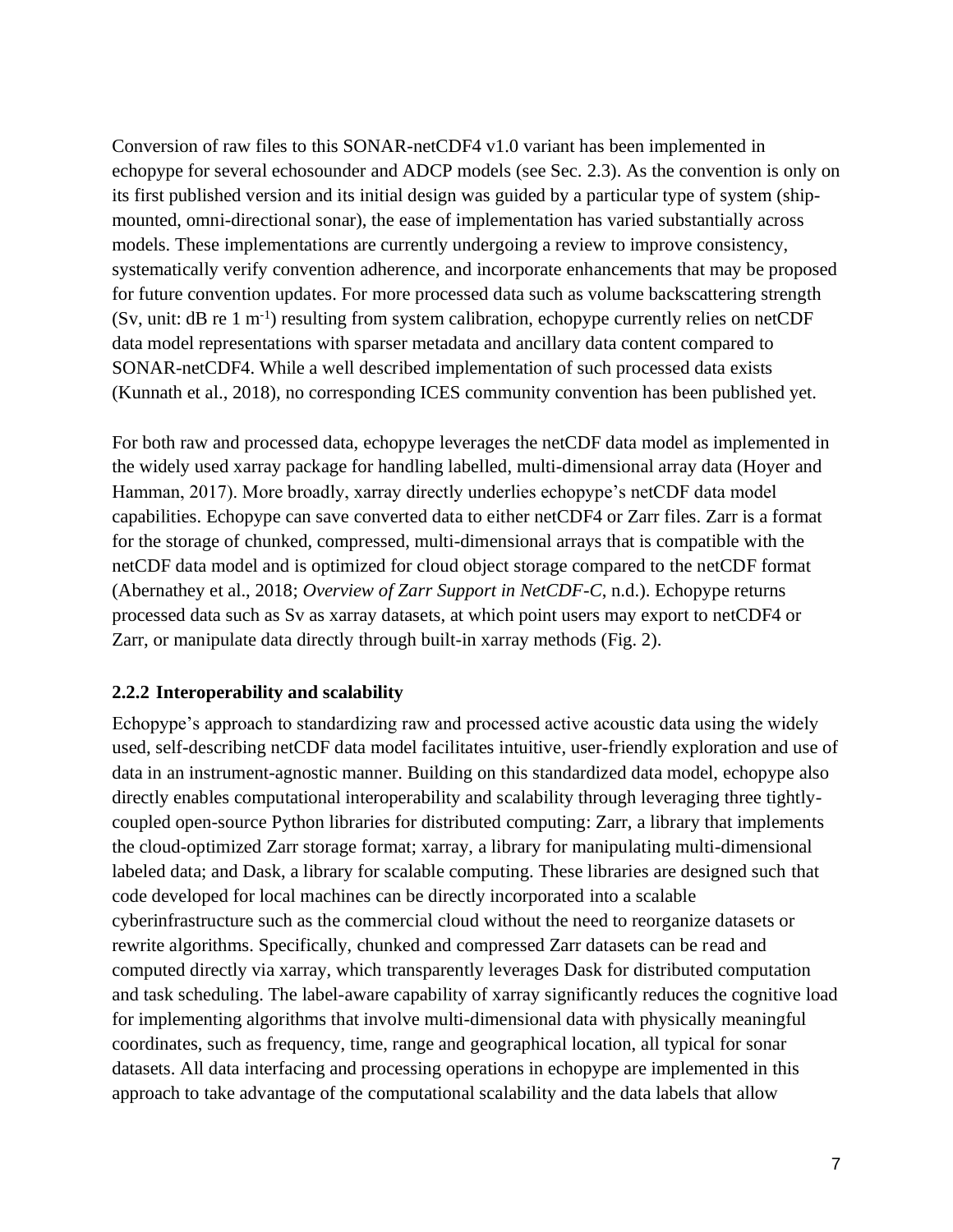researchers to easily understand any given function. This integration with core scientific Python packages is illustrated in two use cases implemented as Jupyter notebooks in Sec. 3.

# **2.3 Package structure and functionalities**

The echopype package is platform-independent and can be easily installed via the Python Package Index (PyPI, n.d.) or the Conda package manager and the conda-forge community channel (*Conda-Forge*, n.d.). The package is hosted and being actively developed in a GitHub repository [\(https://github.com/OSOceanAcoustics/echopype\)](https://github.com/OSOceanAcoustics/echopype) under the open-source Apache 2.0 license, with comprehensive documentation [\(https://echopype.readthedocs.io/\)](https://echopype.readthedocs.io/). Current and planned functionalities are provided in a modularized structure outlined below.

### 2.3.1Data conversion

The convert subpackage provides the functionality to parse and convert highly diverse instrument-specific binary data files into a standardized representation, the EchoData object, consisting of both data and metadata following a variant of the SONAR-netCDF4 convention (see Sec. 2.2). This EchoData object can be readily serialized into netCDF4 or Zarr file formats (Fig. 2). This subpackage also provides functionalities to incorporate into the converted files ancillary information such as platform metadata, geographical locations, and seawater properties, if they do not already exist in the raw data files or require updates. Our approach to first standardize data into these formats before any further processing has implications in both data interoperability and computation scalability (see Sec. 2.2). At present, echopype supports converting data files collected by the following sonar systems: Kongsberg Simrad EK60 and EK80, Kongsberg EA640, ASL Environmental Sciences Acoustic Zooplankton and Fish Profiler (AZFP), and the Nortek Signature series ADCP. Raw data files can be read from the local or attached file system, or remotely from a web (HTTP) server or cloud object storage such as Amazon Web Services (AWS) S3; the converted data can be written to file systems or cloud object storage. These files can be read into EchoData objects, which in turn serve as the starting point for the processing and analysis steps described below.

#### 2.3.2Calibration

Acoustic data recorded by sonar instruments typically requires additional unit conversion and calibration to arrive at physically meaningful quantities that can be used directly in oceanographic and geophysical research (Demer et al., 2015; Simmonds and MacLennan, 2007). This procedure is non-trivial and highly instrument-specific, constituting a barrier for broad access and understanding for water column sonar data. The calibrate subpackage provides the functionality to process converted raw data records into physically meaningful quantities, such as Sv. After calibration, the previously heterogeneous data records from diverse instruments could be intuitively understood and used by a wider range of users beyond experts in acoustics.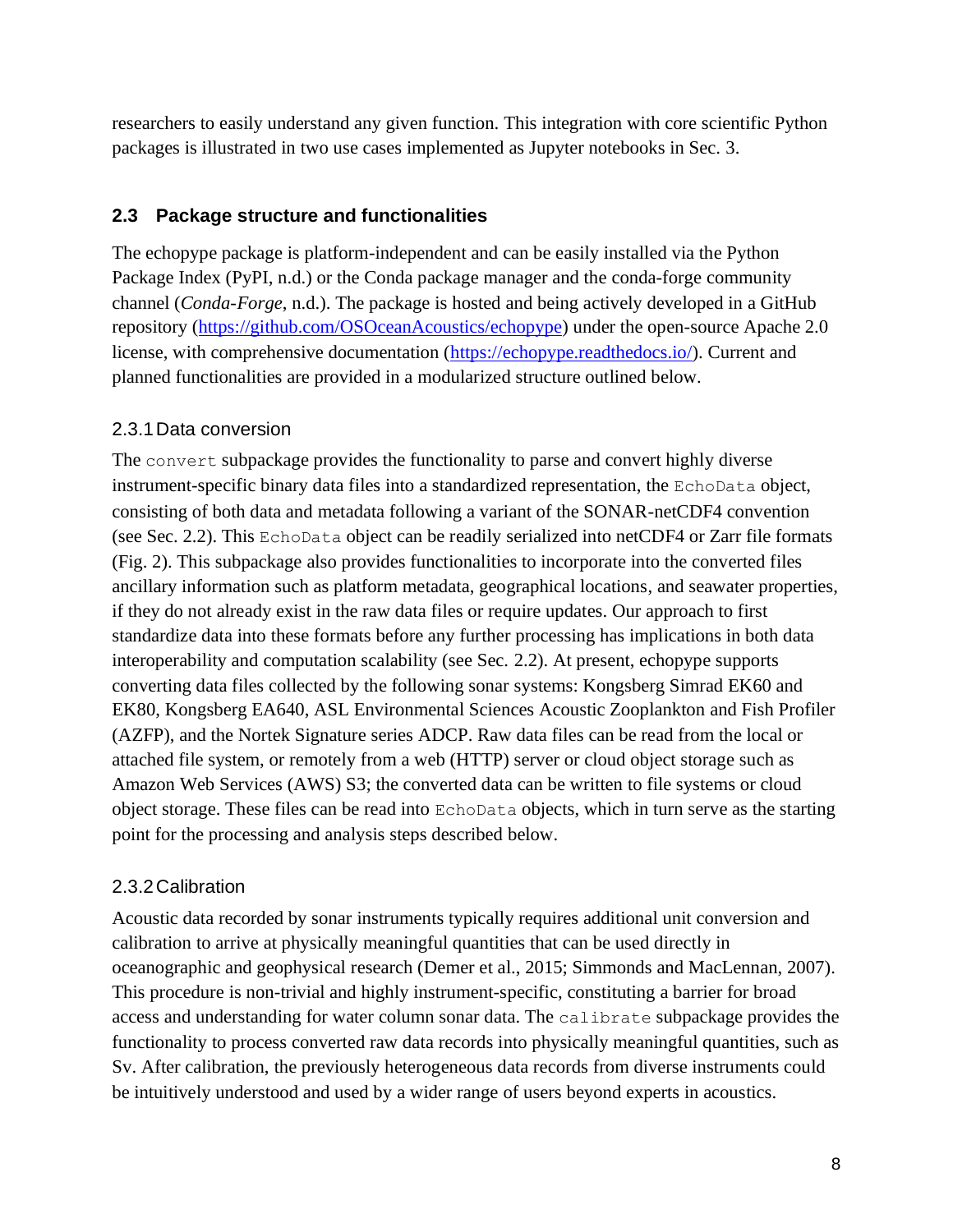# 2.3.3Quality control

Anomalies in the data and non-uniformity in the configuration of instruments, such as incorrectly encoded sonar ping times and variable data records along range, can often hamper simple arithmetic operations when a large number of files are to be combined in the computation. The qc subpackage provides functionalities to detect and mitigate these problems when possible to facilitate computation over large volumes of data. At present the subpackage contains functions to detect and offset small timestamp reversals, with several more quality control functions planned.

# 2.3.4Preprocessing

The preprocess subpackage provides commonly used routines to further enhance the coherence of calibrated sonar data in the temporal and/or spatial dimensions and to mitigate noise contamination of the data. For example, we provide a function for computing bin-averaged Sv values (the mean volume backscattering strength, or MVBS, with the mean operation carried out in the linear domain) across both sonar ping time and range, which are commonly used to reduce data variability (MacLennan et al., 2002). This subpackage is currently under active development.

### 2.3.5Metrics

The metrics subpackage contains functions to derive summary information based on calibrated and/or preprocessed data. It currently contains functions to compute summary statistics derived from ping-by-ping sonar data (Urmy et al., 2012). Capabilities under active development include the popular frequency-differencing method, which uses the difference in the strength of sonar echoes to discriminate between different types of scatterers, such as between fish and zooplankton (e.g., De Robertis et al., 2010; Jech and Michaels, 2006).

#### 2.3.6Visualization

The planned visualize subpackage will contain functionalities for users to have a "quick" look" of the data, and is not intended to support elaborate interactive visualization compared to GUI-based software packages. Current development includes functions that are thin wrappers of plotting functions from the Matplotlib and xarray libraries, and provides echogram-specific colormaps that are familiar to the acoustics community (e.g., the "EK500" colormap; Blackwell et al., 2019). Importantly, the plotting functions will take advantage of the labeled nature of the netCDF data model and natively support displaying the physical units of data variables and coordinates (e.g., dates), which are crucial for data understanding and usage.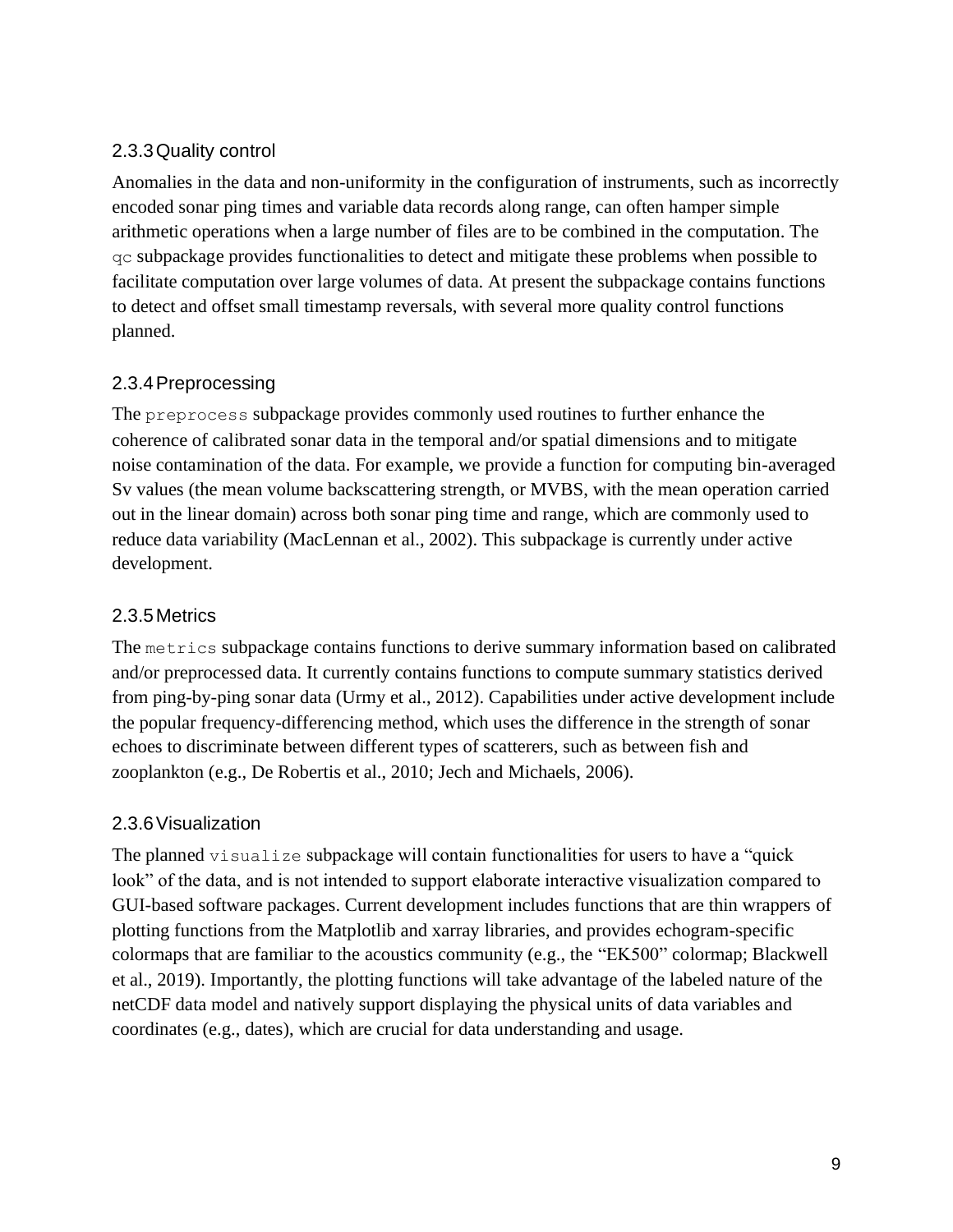# **3 USE CASE EXAMPLES**

In this paper we provide two executable examples (as Jupyter notebooks hosted on [https://github.com/OSOceanAcoustics/echopype-examples;](https://github.com/OSOceanAcoustics/echopype-examples) [doi:10.5281/zenodo.5618178\)](https://doi.org/10.5281/zenodo.5618177) that demonstrate usage of echopype in processing water column sonar data collected from a ship and by a mooring (Fig. 4A). We recommend that echopype be imported as ep as shown in these examples for consistency.

In the example involving ship data (Fig. 4B; ms\_PacificHake\_EK60\_cruisetracks.ipynb), we demonstrate the power of label-aware data manipulation in exploiting the multi-faceted sonar data based on the standardized netCDF data model. We show the workflow to access, select, and plot sonar data within a particular geographic region along the survey transect during the 2017 NOAA Northwest Fisheries Science Center Integrated Hake survey. The data conversion operations directly interact with raw data stored on the cloud and export data locally to the cloudoptimized Zarr format. We note that the process of matching the ship's geographic position with sonar data is straightforward and transferable to other scenarios requiring slicing, as long as the data follows the same standardized format (i.e., containing the specific data variables in the Beam and Platform groups as shown here).

In the example involving mooring data (Fig. 4C; ms\_OOI\_EK60\_mooringtimeseries.ipynb), we demonstrate the cross-instrument interoperability enabled by echopype. We align sonar data collected by an upward-looking echosounder installed on a moored mid-water platform with shortwave irradiance measured by a surface mooring to observe the impact of a solar eclipse on the vertical migration behavior of zooplankton. Both instruments are maintained by the US Ocean Observatories Initiative (OOI). In a workflow similar to the one involving ship data, we generate standardized sonar data by interacting directly with the OOI Raw Data Archive (an HTTP server) and match the heterogeneous datasets again based on the data labels, along the time dimension in this case.

Jointly, these examples show the ease of accessing, processing, exploring, and visualizing water column sonar data by combining echopype with other commonly used open-source libraries in a single computational environment (the Jupyter Notebook). Echopype not only facilitates direct access of data hosted on a flexible range of sources but also alleviates the tedium of data wrangling across different software systems and datasets.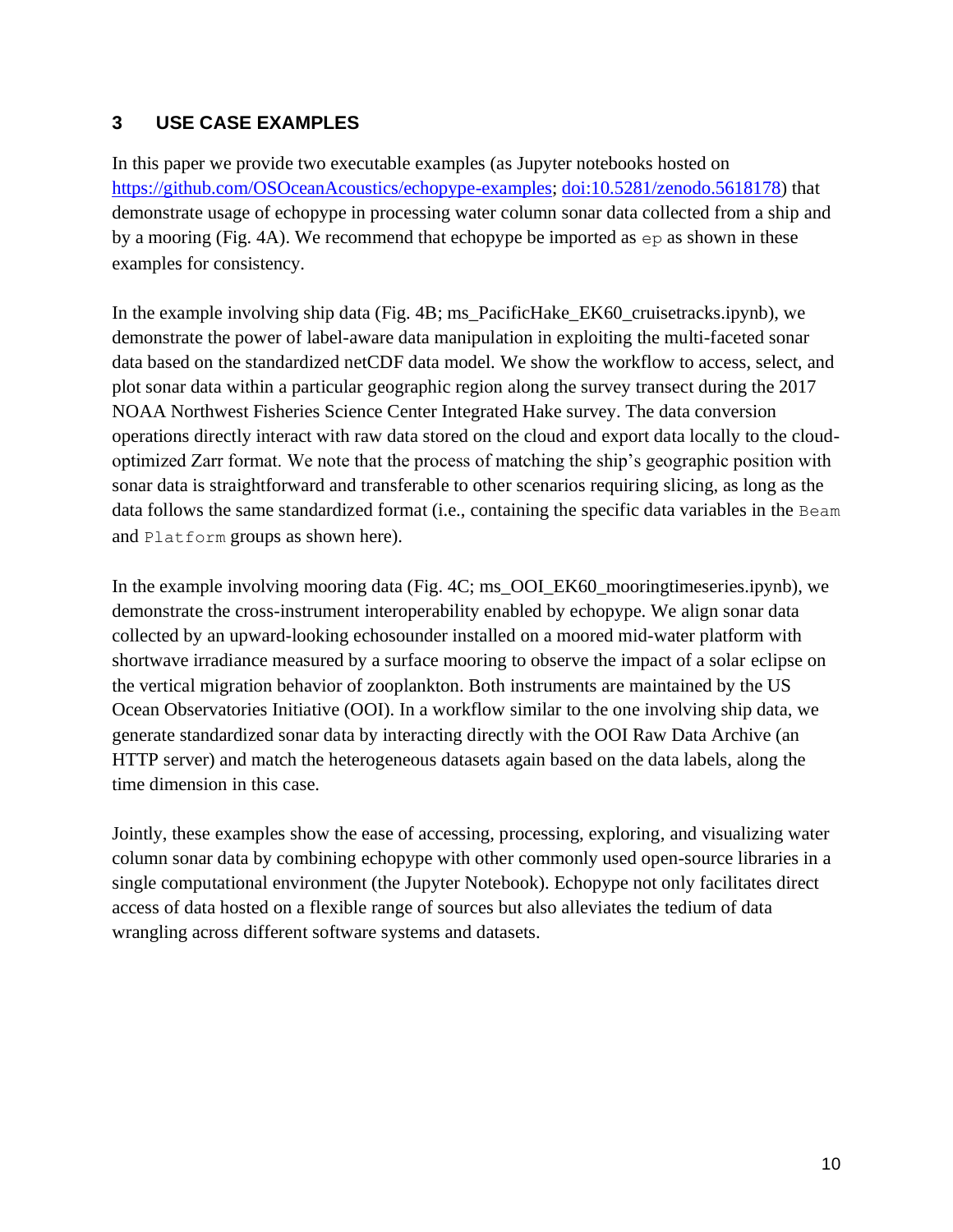

**Figure 4.** Outputs in the example Jupyter notebooks. (A) Location of the processed ship transect (red lines) and the mooring (yellow star) off the Oregon coast. (B) Multi-frequency echograms along the selected portions of the ship transect (black lines in the location map). (C) Shortwave irradiance showing the timing of the eclipse (top panel) and the echogram at 200 kHz showing the zooplankton response to the dimmed sunlight (bottom panel).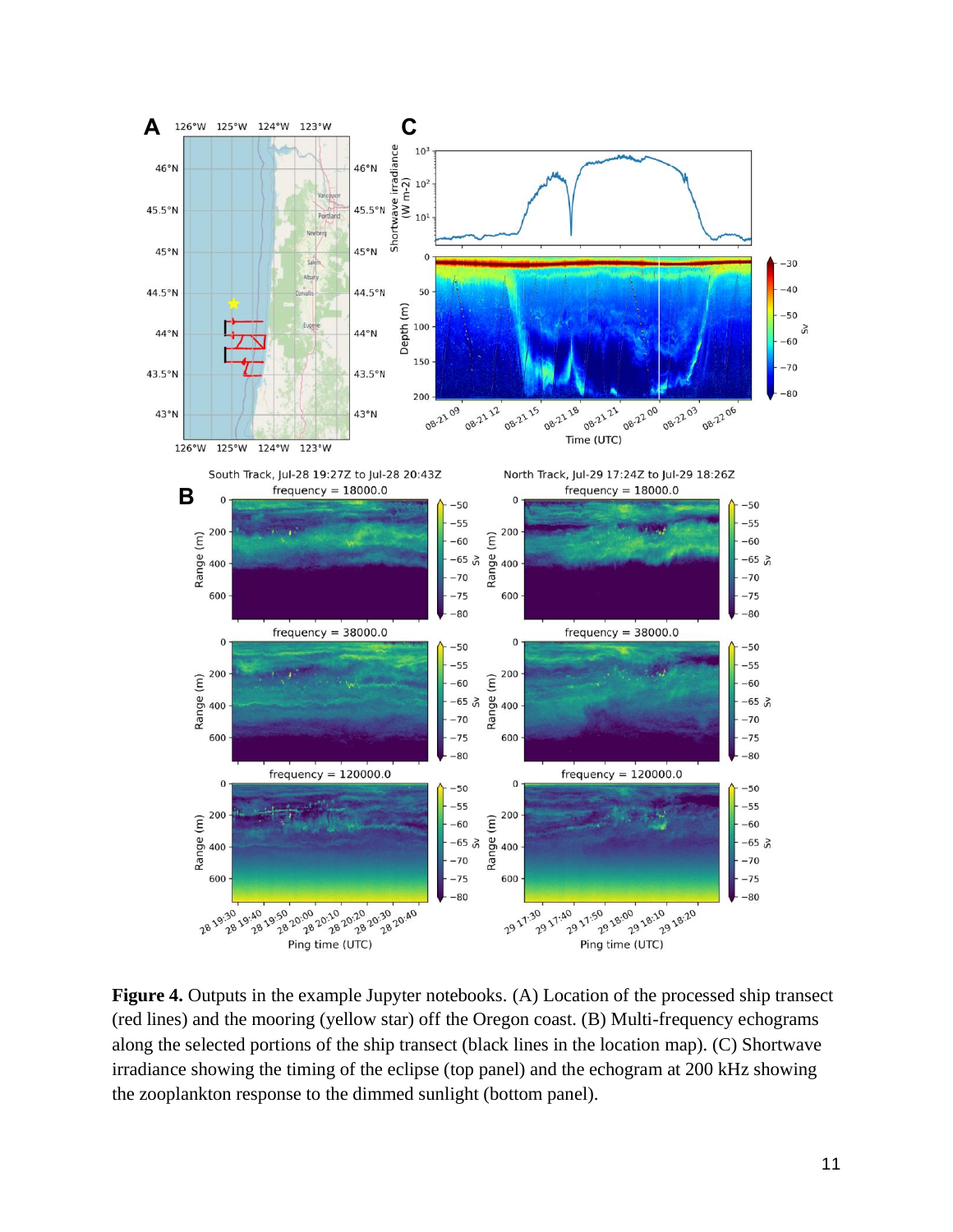# **4 DISCUSSION**

In this paper we present the echopype package designed for enabling interoperable and scalable processing of water column sonar data for biological information. By taking a unique approach to first standardize data following a community convention before downstream analyses and visualization, echopype provides not only a uniform interface to read and process measurements from diverse sonar instruments but also a clearly defined path toward broadening the understanding and use of water column sonar data.

Echopype is being adopted rapidly by the fisheries/ocean acoustics and the wider oceanography communities. Since the first release in early 2019, we have received numerous inquiries including bug reports and feature requests both in our GitHub repository and through private emails. The majority of bug reports were due to the highly flexible and evolving data format of the Kongsberg Simrad EK80 echosounder, whereas the majority of feature requests are for expanding support for data collected by other sonar instruments. In addition, the US OOI cyberinfrastructure services recently incorporated echopype into their processing pipeline for serving bio-acoustic sonar data products (*Oceanobservatories/Ooicgsn-Data-Tools*, n.d.). These data products were previously unavailable due to the complexities associated with accommodating specialized raw data formats and calibration needs. The NCEI is experimenting with adopting the Zarr format for cloud-hosted, interactive visualization of the archived water column sonar data (Wall et al., 2020), and has adapted code from echopype for extracting metadata for archival needs. These application examples show that echopype's philosophy to handle diverse water column sonar data through format standardization and an instrumentagnostic programmatic interface meets the critical needs of the community.

Echopype is well positioned to expand its functionalities under the goals of interoperability and scalability. The package structure is modularized and provides a conceptually unified implementation framework for 1) adding support for additional raw data formats from other sonar instruments and 2) incorporating new data analysis methods and visualization downstream of the standardized data. Specifically, while the raw data formats currently supported by echopype were driven by our own research needs, the crucial "binding" step of data standardization can be adapted flexibly to data from other sonar instruments. The standardized data further allows downstream analysis functions to be developed in a transparent manner and invoked by users through an instrument-agnostic programmatic interface. In the next stage of development, our goals are to expand echopype's data analysis subpackages to take full advantage of its native interface with cloud or local computing clusters for massive parallelized computation, and to enhance adherence and support for community standards and better processing provenance. One such standard being considered for implementation is the ICES AcMETA metadata convention (ICES, 2016).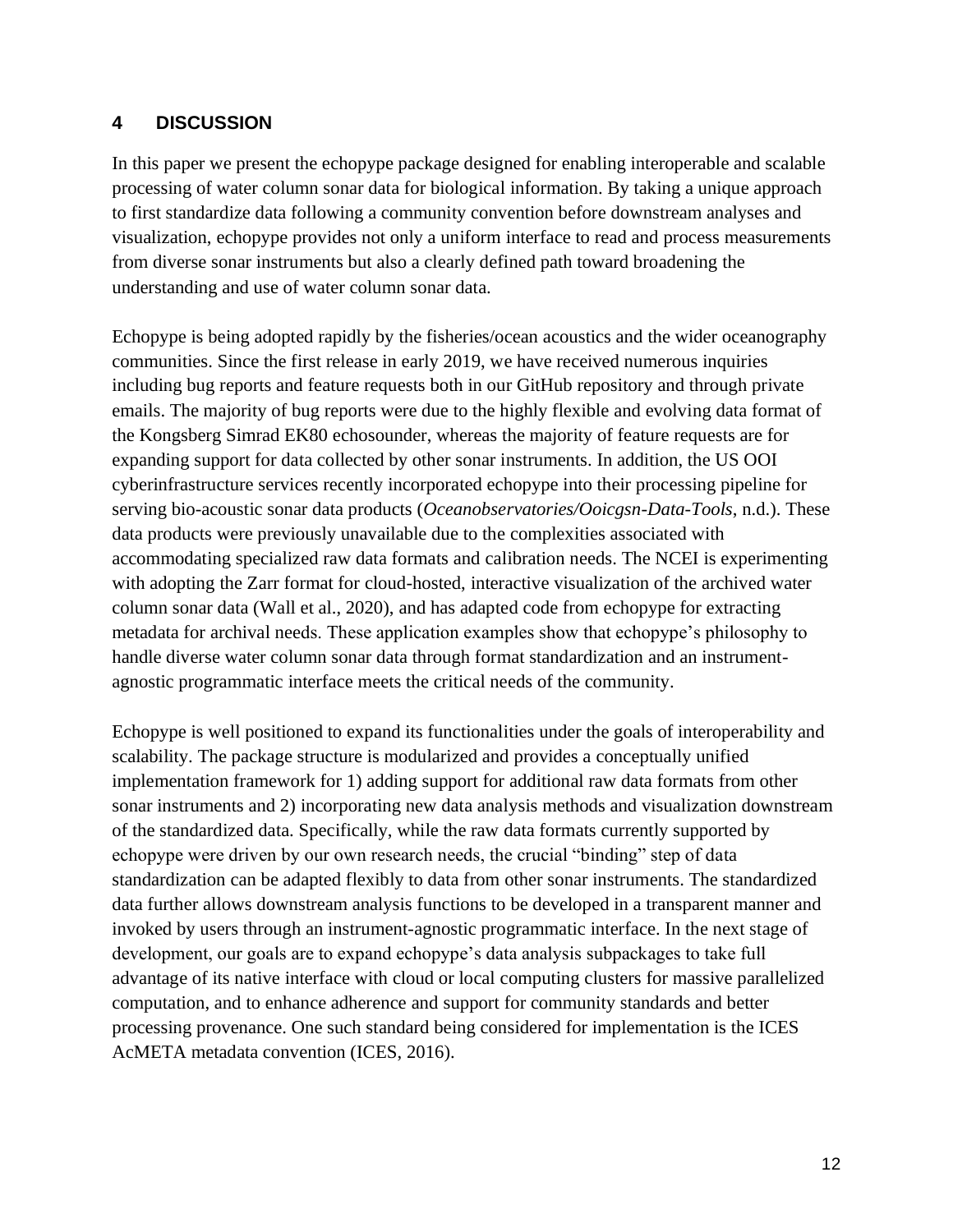The free and open-source nature of echopype contributes directly to democratizing the access to and the analysis of water column sonar data. The package's publicly hosted code repository provides an open forum centered around the standardization and processing of water column sonar data for a broad audience. It also creates an opportunity for the fisheries acoustics and ocean acoustics communities to incorporate best practices in data stewardship and an open, community-driven approach to technology development and scientific investigation. By providing a uniform and cross-platform programmatic interface that liberates scientists from the tedium of data reading and wrangling, we envision the continued development of echopype as a catalyst for making information derived from water column sonar data an integrated component of regional and global ocean observation strategies.

#### **AUTHOR CONTRIBUTIONS**

WJL conceptualized the manuscript. WJL and EM contributed significantly to the writing of this manuscript. VS provided important suggestions to the manuscript. WJL, EM and LS contributed significantly to the example notebooks. All authors contributed significantly to the design, code, testing and documentation of the echopype package. All authors revised and approved the manuscript.

### **ACKNOWLEDGEMENTS**

We thank all previous and current contributors to echopype, including those whose contributions do not include code. WJL, VS, KN, and IM were funded in part by the NSF Award No. 1849930. WJL, EM, and LS were funded in part by NASA Award No. 17-ACCESS17-0003. WJL, EM, VS, IM and LS were funded in part by NOAA Award No. NA21OAR0110201. WJL and IM were funded in part by NOAA Award NA20OAR0110429. VS and LS were funded in part by the Gordon and Betty Moore foundation and the Alfred P. Sloan foundation Data Science Environments (MSDSE).

#### **REFERENCES**

- Abernathey, R. P., Hamman, J., and Miles, A. (2018). Beyond netCDF: Cloud native climate data with Zarr and XArray. *AGU Fall Meeting Abstracts*, *33*.
- Blackwell, R. E., Harvey, R., Queste, B. Y., and Fielding, S. (2019). Colour maps for fisheries acoustic echograms. *ICES Journal of Marine Science*. doi:10.1093/icesjms/fsz242
- *CF Conventions.* (n.d.). Retrieved July 13, 2021, from: <http://cfconventions.org/>
- Chu, D., Parker-Stetter, S., Hufnagle, L. C., Thomas, R., Getsiv-Clemons, J., Gauthier, S., and Stanley, C. (2019, October 1). 2018 Unmanned Surface Vehicle (Saildrone) acoustic survey off the west coasts of the United States and Canada. *OCEANS 2019 MTS/IEEE*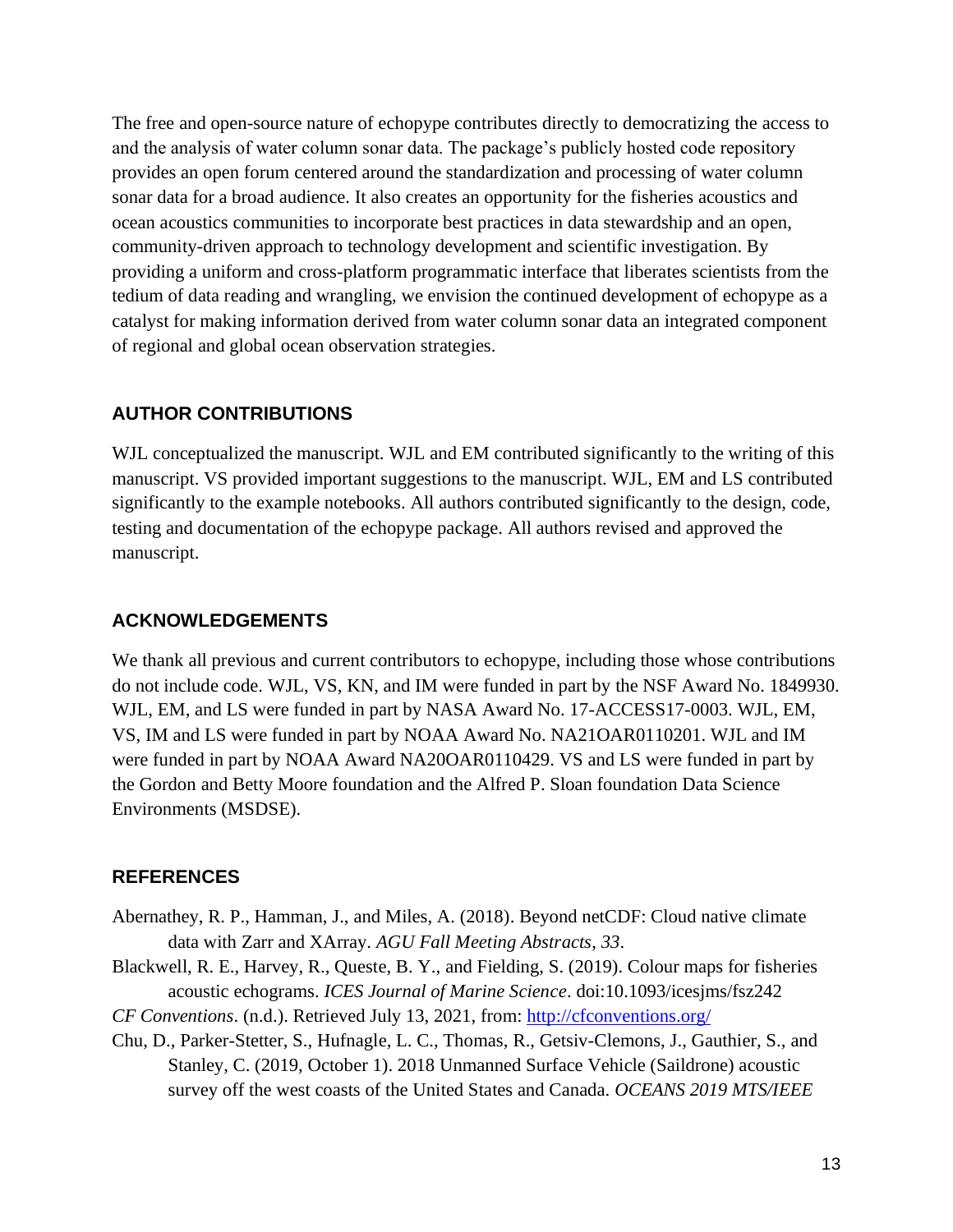*Seattle*. doi:10.23919/OCEANS40490.2019.8962778

- Colbo, K., Ross, T., Brown, C., and Weber, T. (2014). A review of oceanographic applications of water column data from multibeam echosounders. *Estuarine, Coastal and Shelf Science*, *145*, 41–56. doi:10.1016/j.ecss.2014.04.002
- *Conda-forge | community driven packaging for conda*. (n.d.). Retrieved March 23, 2021, from <https://conda-forge.org/>
- *Dask: Scalable analytics in Python*. (n.d.). Retrieved October 29, 2021, from<https://dask.org/>
- De Robertis, A., McKelvey, D. R., and Ressler, P. H. (2010). Development and application of an empirical multifrequency method for backscatter classification. *Canadian Journal of Fisheries and Aquatic Sciences*, *67*(9), 1459–1474. doi:10.1139/F10-075
- Demer, D. A., Andersen, L. N., Bassett, C., Berger, L., Chu, D., Condiotty, J., Cutter, G. R., Hutton, B., Korneliussen, R., Le Bouffant, N., Macaulay, G., Michaels, W. L., Murfin, D., Pobitzer, A., Renfree, J. S., Sessions, T. S., Stierhoff, K. L., and Thompson, C. H. (2017). *2016 USA-Norway EK80 Workshop Report: Evaluation of a wideband echosounder for fisheries and marine ecosystem science*. doi:10.17895/ICES.PUB.2318
- Demer, D. A., Berger, L., Bernasconi, M., Bethke, E., Boswell, K. M., Chu, D., Domokos, R., Dunford, A., Fassler, S., Gauthier, S., Hufnagle, L., Jech, J., Bouffant, N., Lebourges-Dhaaussy, A., Lurton, X., Macaulay, G., Perrot, Y., Ryan, T., Parker-Stetter, S. L., … Williamson, N. (2015). *Calibration of acoustic instruments* (p. 133 pp). ICES Cooperative Research Report, No. 326.
- Fleischer, G. W., Ressler, P. H., Thomas, R. E., de Blois, S. K., Hufnagle, L. H., and Chu, D. (2012). *Pacific hake integrated acoustic and trawl survey methods* (p. 46). NOAA Fisheries, Northwest Fisheries Science Center (NWFSC) Fishery Resource Analysis and Monitoring Division Acoustics Team.
- Hassell, D., Gregory, J., Blower, J., Lawrence, B. N., and Taylor, K. E. (2017). A data model of the Climate and Forecast metadata conventions (CF-1.6) with a software implementation (cf-python v2.1). *Geoscientific Model Development*, *10*(12), 4619–4646. doi:10.5194/gmd-10-4619-2017
- Hoyer, S. and Hamman, J. (2017). Xarray: N-D labeled arrays and datasets in Python. *Journal of Open Research Software*, *5*(1), 10. doi:10.5334/jors.148
- ICES. (2016). *SISP 4—A metadata convention for processed acoustic data from active acoustic systems*. doi:10.17895/ICES.PUB.7434
- Jech, J. M. and Michaels, W. L. (2006). A multifrequency method to classify and evaluate fisheries acoustics data. *Canadian Journal of Fisheries and Aquatic Sciences*, *63*(10), 2225–2235. doi:10.1139/F06-126
- Kunnath, H., Kloser, R., and Ryan, T. (2018). *IMOS SOOP-BA NetCDF Conventions. Version 2.2*. doi:10.25919/5b4a4836b349f
- Ladroit, Y., Escobar-Flores, P. C., Schimel, A. C. G., and O'Driscoll, R. L. (2020). ESP3: An open-source software for the quantitative processing of hydro-acoustic data. *SoftwareX*, *12*, 100581. doi:10.1016/j.softx.2020.100581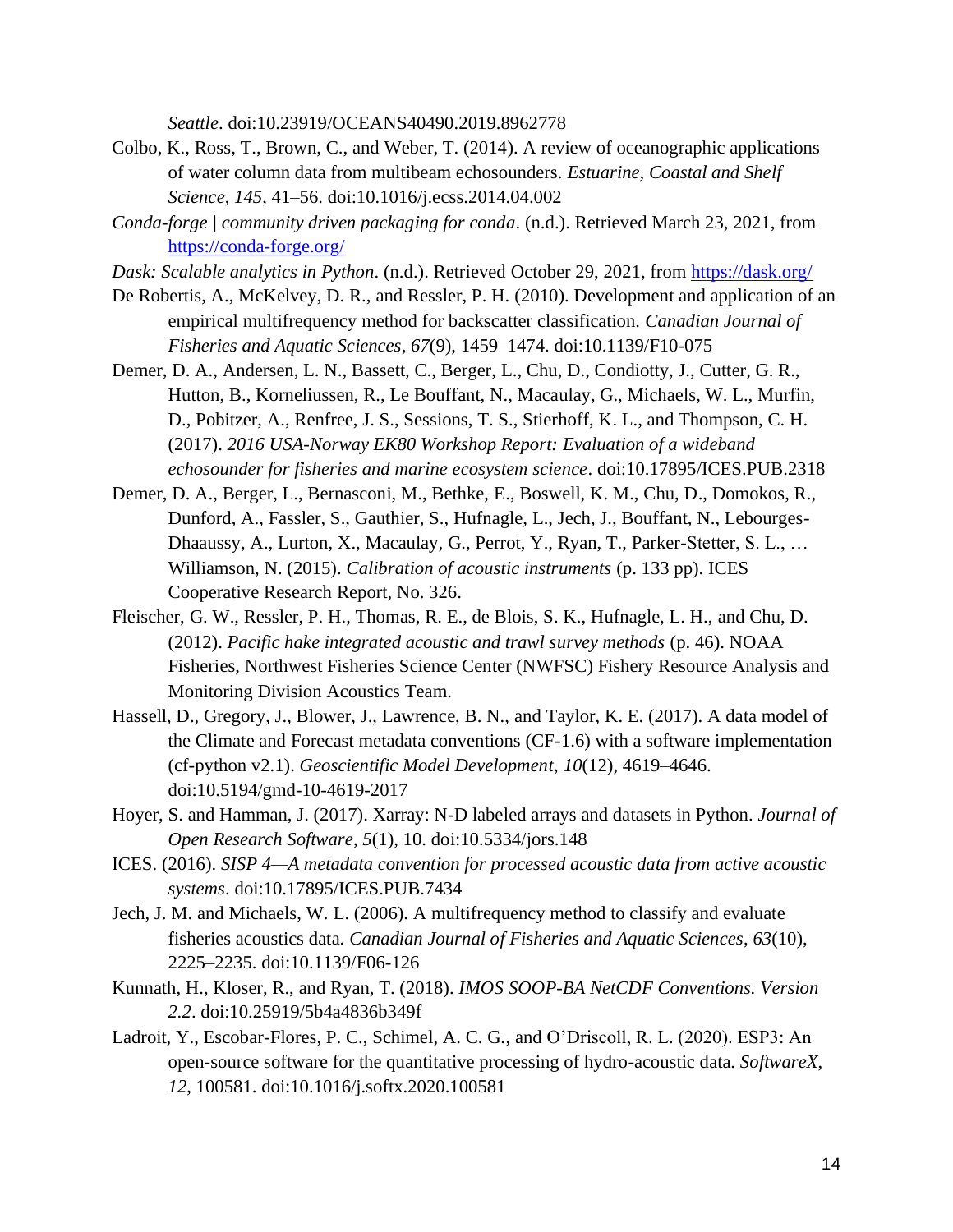- Macaulay, G. and Peña, H. (2018). *The SONAR-netCDF4 convention for sonar data, Version 1.0*. ICES Cooperative Research Report No. 341. doi:10.17895/ices.pub.4392
- MacLennan, D. N., Fernandes, P. G., and Dalen, J. (2002). A consistent approach to definitions and symbols in fisheries acoustics. ICES Journal of Marine Science, 59(2), 365–369. doi:10.1006/jmsc.2001.1158
- Medwin, H. and Clay, C. S. (1998). *Fundamentals of acoustical oceanography*. Academic Press.
- Moline, M. A., Benoit-Bird, K., O'Gorman, D., and Robbins, I. C. (2015). Integration of scientific echo sounders with an adaptable autonomous vehicle to extend our understanding of animals from the surface to the bathypelagic. *Journal of Atmospheric and Oceanic Technology*, *32*(11), 2173–2186. doi:10.1175/JTECH-D-15-0035.1
- *NetCDF Climate and Forecast (CF) Metadata Conventions. Sec. 9.3. Representations of collections of features in data variables*. (n.d.). Retrieved October 13, 2021, from [http://cfconventions.org/Data/cf-conventions/cf-conventions-1.8/cf](http://cfconventions.org/Data/cf-conventions/cf-conventions-1.8/cf-conventions.html#representations-features)[conventions.html#representations-features](http://cfconventions.org/Data/cf-conventions/cf-conventions-1.8/cf-conventions.html#representations-features)
- *Oceanobservatories/ooicgsn-data-tools*. (n.d.). Retrieved March 23, 2021, from <https://github.com/oceanobservatories/ooicgsn-data-tools>
- *open-ocean-sounding/echopy*. (n.d.). Retrieved March 23, 2021, from [https://github.com/open](https://github.com/open-ocean-sounding/echopy)[ocean-sounding/echopy](https://github.com/open-ocean-sounding/echopy)
- *Overview of Zarr Support in netCDF-C*. (n.d.). News @ Unidata. Retrieved March 23, 2021, from [https://www.unidata.ucar.edu/blogs/developer/en//entry/overview-of-zarr-support-in](https://www.unidata.ucar.edu/blogs/developer/en/entry/overview-of-zarr-support-in)
- Perrot, Y., Brehmer, P., Habasque, J., Roudaut, G., Behagle, N., Sarré, A., and Lebourges-Dhaussy, A. (2018). Matecho: An Open-Source Tool for Processing Fisheries Acoustics Data. *Acoustics Australia*, *46*(2), 241–248. doi:10.1007/s40857-018-0135-x
- *PyPI - The Python Package Index*. (n.d.). Retrieved November 13, 2020, from<https://pypi.org/>
- Rew, R. and Davis, G. (1990). NetCDF: An interface for scientific data access. *IEEE Computer Graphics and Applications*, *10*(4), 76–82. doi:10.1109/38.56302
- Simmonds, J. and MacLennan, D. (2007). Fisheries acoustics: Theory and practice: Second edition. In *Fisheries Acoustics: Theory and Practice: Second Edition*. Blackwell Science. doi:10.1002/9780470995303
- Snowden, D., Tsontos, V. M., Handegard, N. O., Zarate, M., O' Brien, K., Casey, K. S., Smith, N., Sagen, H., Bailey, K., Lewis, M. N., and Arms, S. C. (2019). Data interoperability between elements of the Global Ocean Observing System. *Frontiers in Marine Science*, *6*. doi:10.3389/fmars.2019.00442
- Stanton, T. K. (2012). 30 years of advances in active bioacoustics: A personal perspective. *Methods in Oceanography*, *1–2*, 49–77. doi:10.1016/j.mio.2012.07.002
- Suberg, L., Wynn, R. B., Kooij, J. V. D., Fernand, L., Fielding, S., Guihen, D., Gillespie, D., Johnson, M., Gkikopoulou, K. C., Allan, I. J., Vrana, B., Miller, P. I., Smeed, D., and Jones, A. R. (2014). Assessing the potential of autonomous submarine gliders for ecosystem monitoring across multiple trophic levels (plankton to cetaceans) and pollutants in shallow shelf seas. *Methods in Oceanography*, *10*, 70–89.